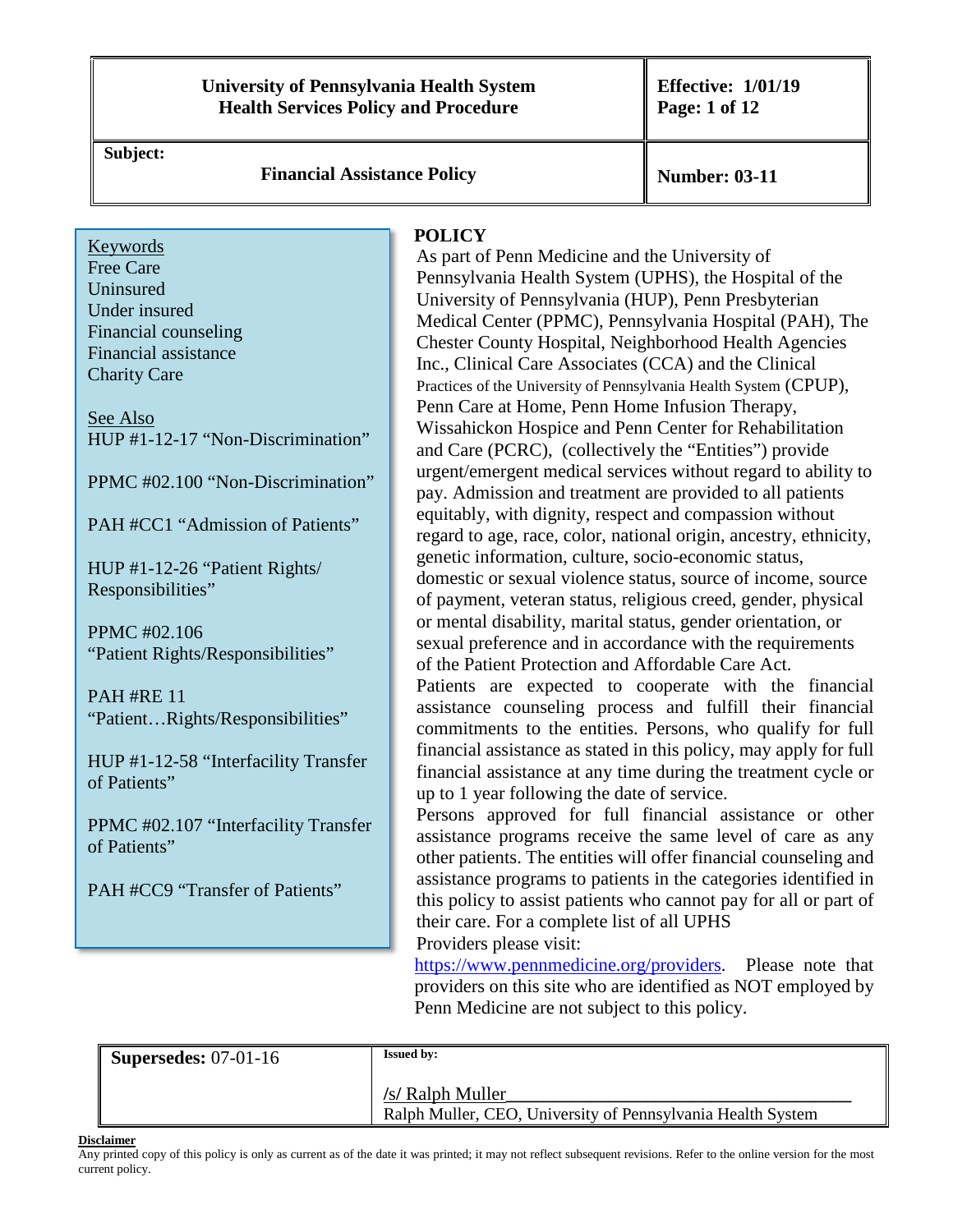| University of Pennsylvania Health System    |  |
|---------------------------------------------|--|
| <b>Health Services Policy and Procedure</b> |  |

**Subject:** 

**Financial Assistance Policy**  $\parallel$  **Number:** 03-11

#### **PURPOSE**

It is the purpose of this policy to formalize the procedure which the entities have uniformly implemented regarding potential financial assistance cases.

### **SCOPE**

This policy applies to all patients seeking care at UPHS and any of the Entities as well as the Entities providing that care.

### **IMPLEMENTATION**

Financial Counselors, Collectors, Supervisors, Managers, Practice Administrators, and Personnel are responsible for implementing this policy.

#### **DEFINITIONS**

1. **Full Financial Assistance:** Healthcare services that have been or will be provided but are never expected to result in cash flows. Full financial assistance results from a provider's policy to provide healthcare services free or at discount to individuals who meet the established criteria.

When it has been determined that a patient is not eligible for coverage by external sources of funding, the following categories and criteria will be used in determining eligibility for full financial assistance.

- Have limited or no health insurance
- Have applied for government assistance, such as Medicare or Medicaid, but did not qualify
- Demonstrate financial need
- Reside in the primary service area of a Penn Medicine provider (50-mile radius from any Penn Medicine provider)
- Supply Penn Medicine with necessary information about household finances

Financial assistance may be available for both the uninsured and underinsured and may be approved as either full or partial free care or premium payments. Applications are available at any UPHS location upon request. Please follow the link to find a location near you: [https://www.pennmedicine.org/for-patients-and](https://www.pennmedicine.org/for-patients-and-visitors/penn-medicine-locations)[visitors/penn-medicine-locations.](https://www.pennmedicine.org/for-patients-and-visitors/penn-medicine-locations) Applications can also be found online using the following link[:https://www.pennmedicine.org/for-patients-and-visitors/patient-information/insurance-and](https://www.pennmedicine.org/for-patients-and-visitors/patient-information/insurance-and-billing/billing-and-financial-assistance)[billing/billing-and-financial-assistance.](https://www.pennmedicine.org/for-patients-and-visitors/patient-information/insurance-and-billing/billing-and-financial-assistance)

Please mail completed application form and copies of your proof of income materials to: Penn Medicine Attn: Financial Assistance 1500 Market Street UM600 Philadelphia, Pa 19102 If you have any questions, assistance is available.

Please call toll-free. 1-800-406-1177 or go to [https://www.pennmedicine.org/for-patients-and](https://www.pennmedicine.org/for-patients-and-visitors/penn-medicine-locations)[visitors/penn-medicine-locations](https://www.pennmedicine.org/for-patients-and-visitors/penn-medicine-locations) to find a UPHS location that can assist you.

#### **Disclaimer**

Any printed copy of this policy is only as current as of the date it was printed; it may not reflect subsequent revisions. Refer to the online version for the most current policy.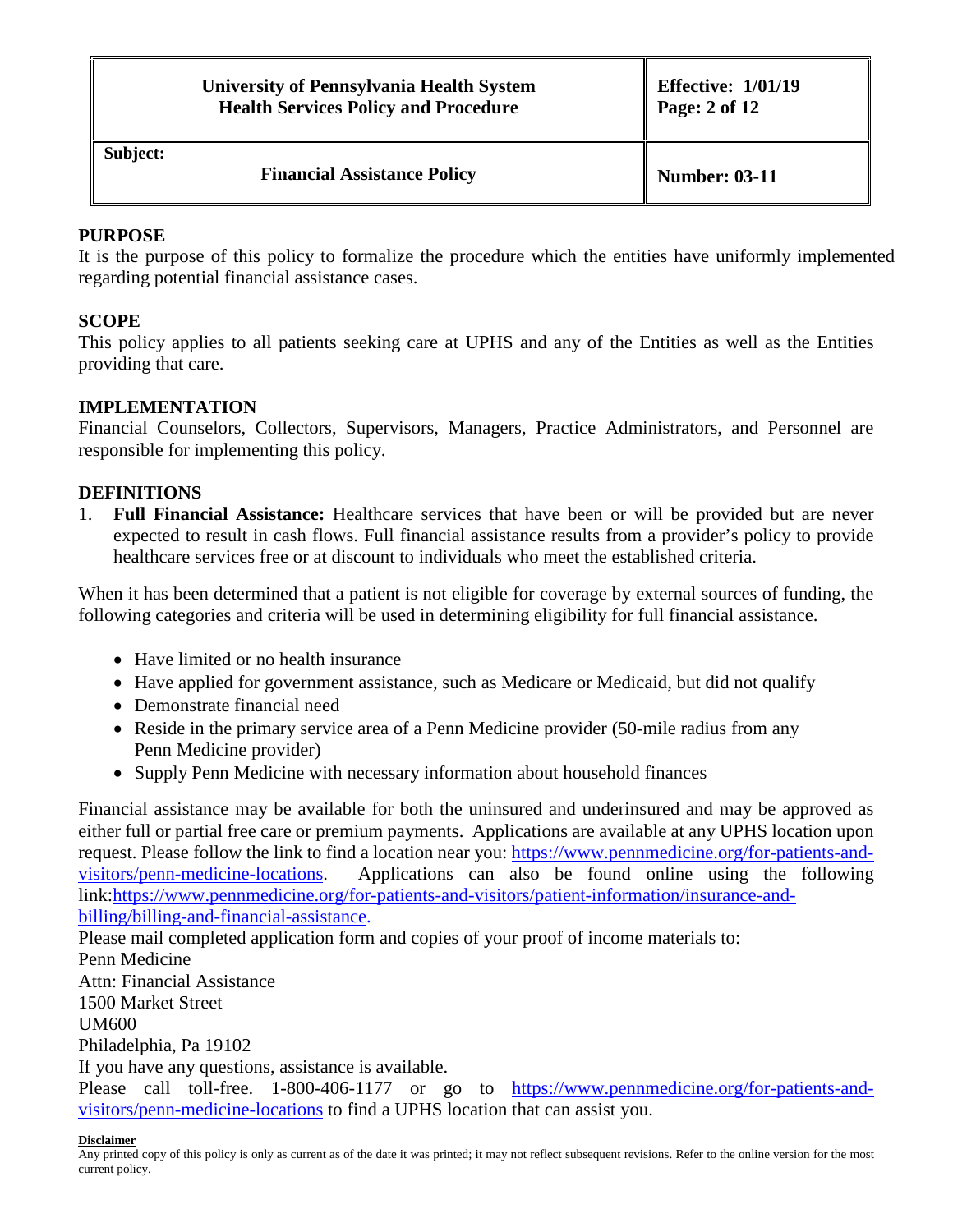### **University of Pennsylvania Health System Health Services Policy and Procedure**

#### **Subject:**

**Financial Assistance Policy**  $\parallel$  **Number:** 03-11

Additional information is also available on the web at:

[https://www.pennmedicine.org/for-patients-and-visitors/patient-information/insurance-and-billing/billing](https://www.pennmedicine.org/for-patients-and-visitors/patient-information/insurance-and-billing/billing-and-financial-assistance)[and-financial-assistance](https://www.pennmedicine.org/for-patients-and-visitors/patient-information/insurance-and-billing/billing-and-financial-assistance)

- 2. **Uninsured:** The patient has no level of insurance or third party assistance or has lost their insurance due to a life changing event such a loss of job or some other circumstance that has caused an interruption to assist with meeting his/her payment obligations.
- 3. **Underinsured:** The patient has some level of insurance or third-party assistance but still has out-ofpocket expenses that exceed his/her financial abilities.
- 4. **Gross Charges:** The total charges at the organization's full established rates for the provision of patient care services before deductions from revenue are applied.
- 5. **Premium Payment and COBRA Assistance:** This occurs when an established patient experiences an interruption of insurance due to their inability to pay their insurance premiums
- 6. **Medically Necessary Care:** A term used to describe the supplies and services provided to diagnose and treat a medical condition in accordance with the standards of good medical practice and the medical community.

## **PROCEDURE**

- Patients will be considered for full financial assistance on an account-by-account basis. Applications will not be retroactively accepted on paid accounts. Patient Accounting may request new applications periodically. Since UPHS must balance what is compassionate and equitable with what is financially reasonable, total household income and resources (ex. pay stubs, profit and loss statement, pension or retirement income statements, dividends and interest income statements, social security 1099 forms or award letters, rent or royalty income statements, unemployment or workers' compensation award letters, proof of alimony and/or child support, most recent tax return with a W2, etc.) will be taken into consideration when considering applications for full financial assistance.
- In addition to the categories and criteria set forth in this policy (total household income and resources), applicants will be given special consideration for elective medically necessary services provided that they reasonably cooperate in exploring available assistance programs.
- The process for patients seeking care who are not U.S. Citizens will be handled on a case-by-case basis.
- Patients who do not cooperate with the financial counseling process, or whose application for full financial assistance is denied by UPHS, may be pursued by collection efforts, including referral to an outside collection agency or attorney, as determined by Patient Accounting.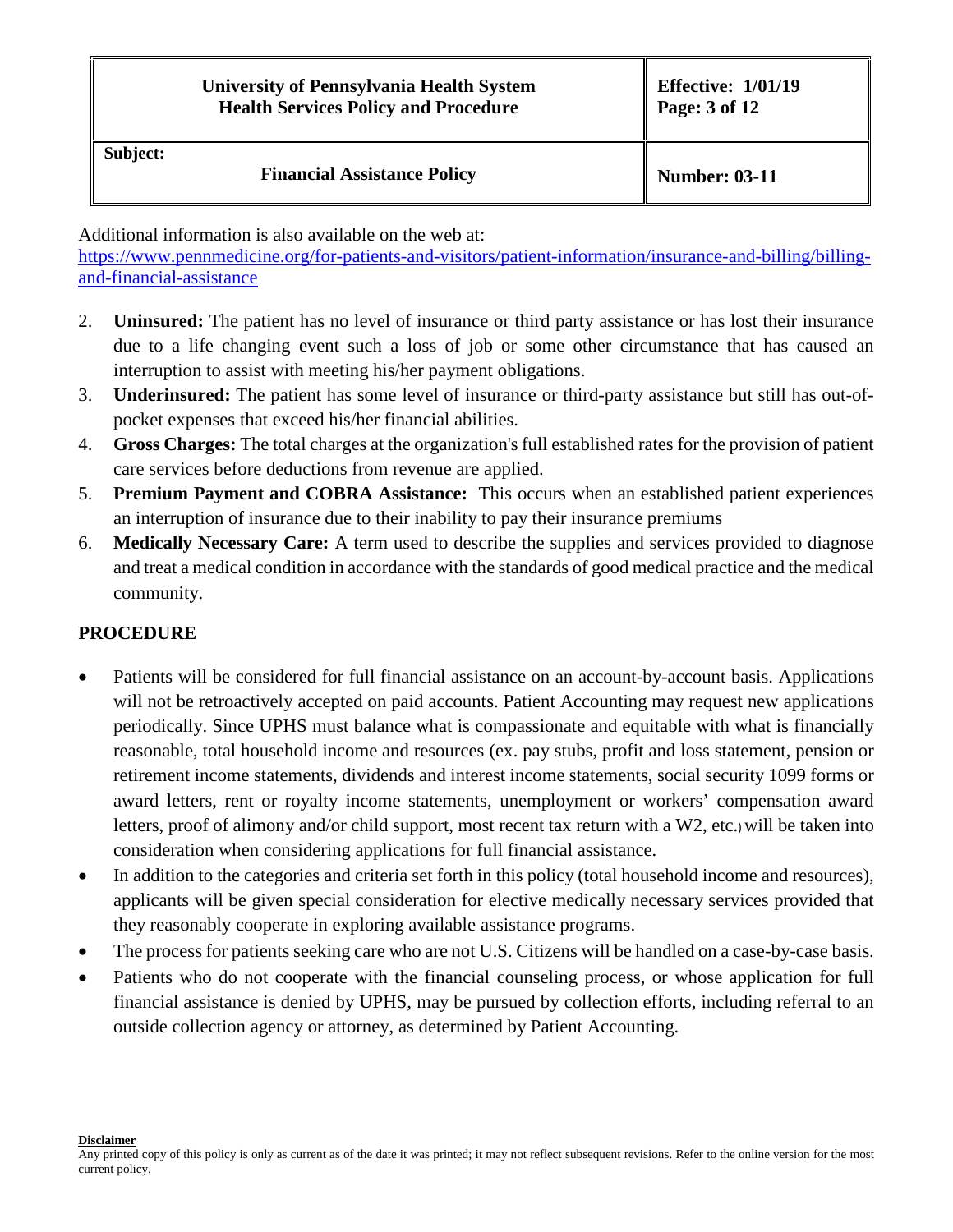|          | <b>University of Pennsylvania Health System</b><br><b>Health Services Policy and Procedure</b> | <b>Effective: 1/01/19</b><br>Page: 4 of 12 |
|----------|------------------------------------------------------------------------------------------------|--------------------------------------------|
| Subject: | <b>Financial Assistance Policy</b>                                                             | <b>Number: 03-11</b>                       |

- A request for full financial assistance can be initiated either at point of Registration, Financial Counselor interview, or Collector/follow up stage. Patients will first be asked to complete an application for full financial assistance that will require full income verification. If the person chooses not to participate in full financial assistance screening but qualifies for consideration based on the Policy's definitions, a standard discount will be offered equal to 115% of Medicare Allowable for that service. Should the service not have a Medicare Allowable available then Penn Medicine will use amounts generally billed (AGB) as a discount of gross charges. Individuals will not be charged more than amounts generally billed for emergency or other medically necessary care. This discount is calculated by 115% of Medicare Allowable or if necessary a "look back" review on amounts that were generally billed in the previous year for all payers. It is expressed as a percentage of gross charges. Patients who desire additional discounts will be subject to Financial Assistance review, using the following steps:
	- **i.** Patients must cooperate with Pennsylvania (PA.) Medical Assistance applications when applicable. Patients who do not cooperate with PA. Medical Assistance but are known to have no financial resources will be given assistance as determined by Patient Accounting.
	- **ii.** Financial Counselor will evaluate potential eligibility for outside funding sources and review application process with the patient/family. If feasible, the Financial Counselor will complete the applications for outside funding and set up an appointment for the patient to return with required documents. Should the patient not return for the appointment, the account may be referred for collection and if authorized by the Vice President for Patient Accounting, reported to credit agencies consistent with the Fair Credit Reporting Act.
	- **iii.** If the patient is not eligible for outside funding, the Financial Counselor will document the patient's financial status and request income verifications, including but not limited to pay stubs, profit and loss statement, pension or retirement income statements, dividends and interest income statements, social security 1099 forms or award letters, rent or royalty income statements, Unemployment or workers' compensation award letters, Proof of alimony and/or child support, most recent tax return with a W2, etc.
	- If the patient's income is under 300% of the Federal Poverty Guidelines the patient will be approved for full financial assistance; if the income is above this level, the Financial Counselor will complete a full assessment and determine the patient's monthly available income.
	- If the patient's income is over 300% of the Federal Poverty Guidelines and the balance due is 10% or greater than their annual income. The patient may qualify for a discount outlined in Attachment A.
	- Financial Assistance Policy (FAP) eligibility determinations are generally made within 5 business days of a completed application. Financial assistance approvals are valid for the current episode of care, such episode of care to be based on the clinical determination of the Attending Physician or

#### **Disclaimer**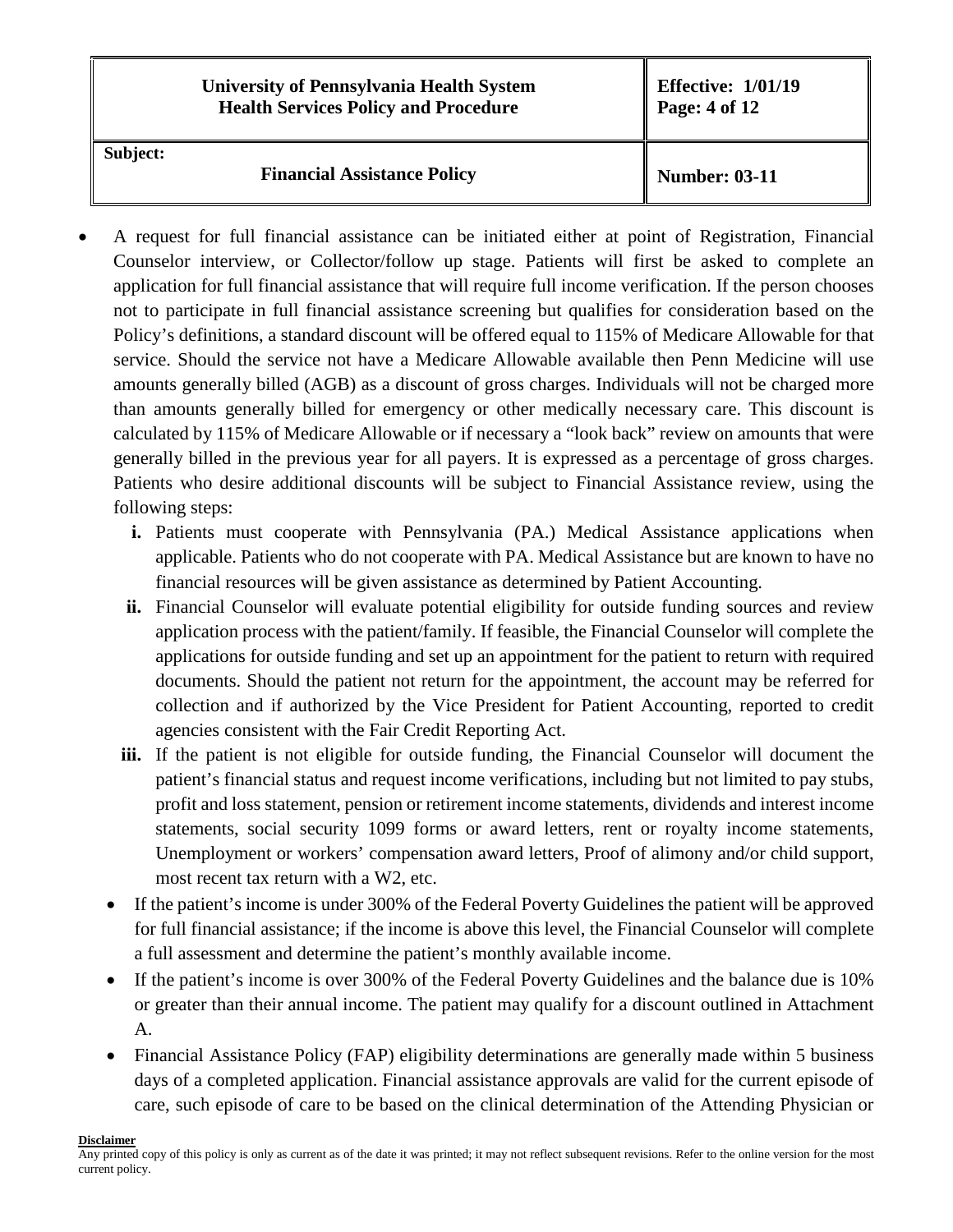|          | <b>University of Pennsylvania Health System</b><br><b>Health Services Policy and Procedure</b> | <b>Effective: 1/01/19</b><br>Page: 5 of 12 |
|----------|------------------------------------------------------------------------------------------------|--------------------------------------------|
| Subject: | <b>Financial Assistance Policy</b>                                                             | <b>Number: 03-11</b>                       |

the Entity/UPHS Chief Medical Officer. However, new applications may be requested at any time. Approval for full financial assistance does not apply to or affect prior financial arrangements established with other Departments or entities within Penn Medicine.

UPHS will consider other factors in the patient/family financial situation, should there be other critical expenses, not related to the patient's medical care, that make payment of the financial obligation impossible, such as caring for a disabled family member. If the patient worksheet indicates the patient can make payments but refuses, the case is to be referred for collection.

- Patients whose whereabouts are unknown (skips) are recorded as free care, without application, and the account adjusted,
- The Financial Assistance Write-Off Sheet is completed and referred for approval and signature.
- SIGNATURE AUTHORIZATION:

| Staff/Supervisor                          |      | $up to$ \$50,000 |
|-------------------------------------------|------|------------------|
| Manager, Patient Accounting               |      | up to \$100,000  |
| Director, Patient Accounting              |      | up to \$250,000  |
| Assoc. Vice President, Patient Accounting |      | up to \$500,000  |
| Vice President, Patient Accounting        | over | \$500,000        |

Complete eligibility guidelines are on page 7. These guidelines should be reviewed with the patient and the patient should be offered assistance in completing the application.

This policy also applies to persons requiring out-Patient Pharmacy items. For further information, the patients should be referred to the Financial Counselors, who then will assist patients in completing applications for free or reduced cost drugs from the pharmaceutical companies when available.

UPHS does not grant routine waivers or reductions to patient/family financial obligations, including copayment, co-insurance and deductible obligations. Any waiver or reduction must comply with applicable law and requires an individual determination of the situation and/or reason for the request.

UPHS does not provide discounted services or professional courtesy based on a patient's relationship to any UPHS physician or any other provider, or to any Officer or Director of UPHS or its entities. These patients are subject to the same rules that apply to all patients regarding financial responsibility for services provided by UPHS.

In limited circumstances not related to a patient's/family's ability to pay, non-routine reductions in or waivers of patient/family obligations, including co-payment, co-insurance and/or deductible obligations, may be approved by a member of Entity Senior Management or a representative of the Office of General Counsel. Waivers or reductions, including "insurance only billing" or cessation of collection efforts, may be appropriate in limited circumstances for risk management or other lawful administrative purposes.

**Disclaimer**

Any printed copy of this policy is only as current as of the date it was printed; it may not reflect subsequent revisions. Refer to the online version for the most current policy.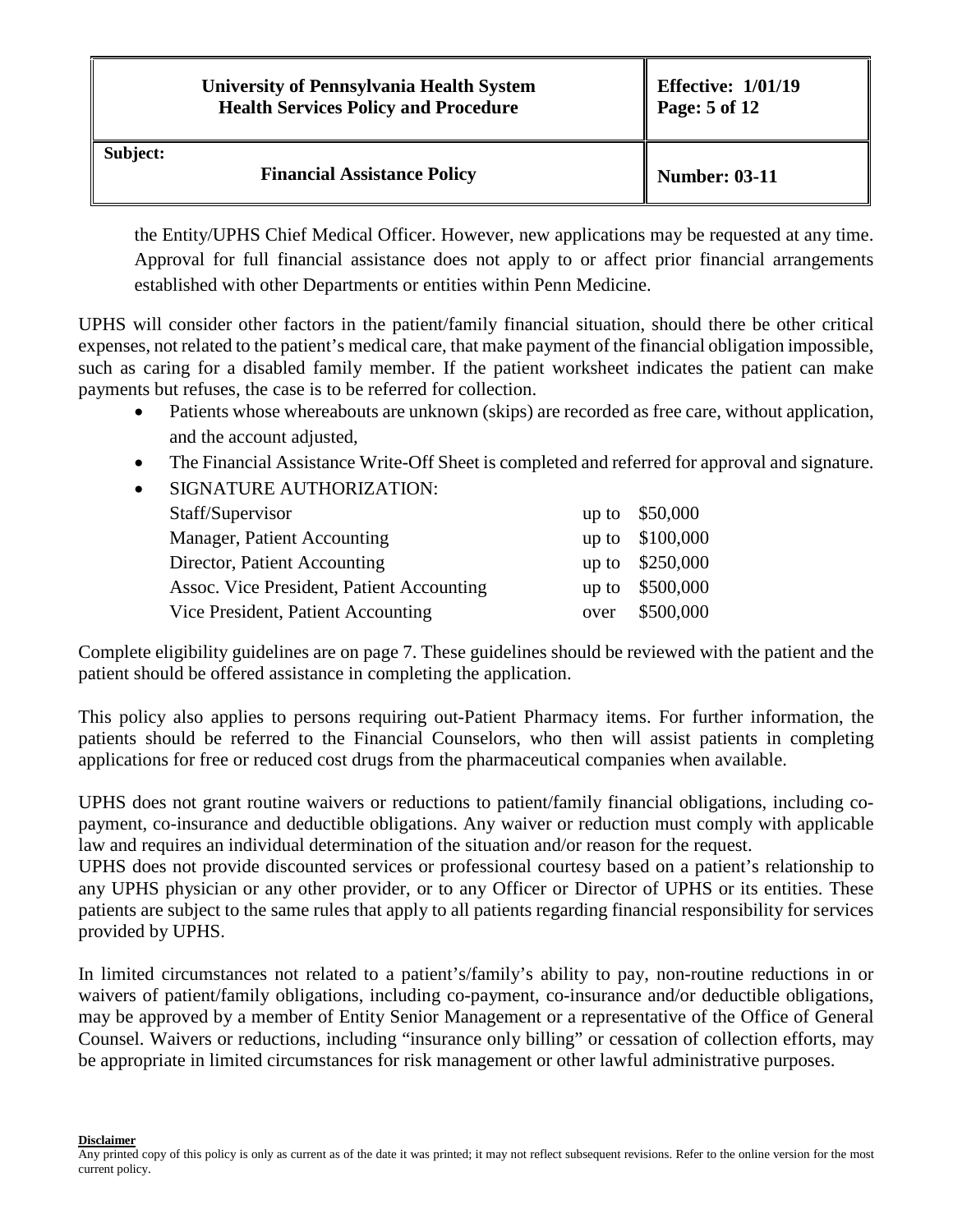|          | <b>University of Pennsylvania Health System</b><br><b>Health Services Policy and Procedure</b> | <b>Effective: 1/01/19</b><br>Page: 6 of 12 |
|----------|------------------------------------------------------------------------------------------------|--------------------------------------------|
| Subject: | <b>Financial Assistance Policy</b>                                                             | <b>Number: 03-11</b>                       |

Notification about financial assistance available from UPHS, which shall include a contact number, shall be disseminated by various means, which may include, but are not limited to, the publication of notices in patient bills. UPHS also shall publish and widely publicize a summary of this full financial assistance policy on facility websites, in brochures available in patient access sites and at other places within the community served by the hospital as UPHS may elect.

**Presumptive Financial Assistance Eligibility.** There are instances when a patient may appear eligible for charity care discounts, but there is no financial assistance form on file due to a lack of supporting documentation. Often there is adequate information provided by the patient or through other sources, which could provide sufficient evidence that the account is not collectible and eligible for full write off. In the event there is no evidence to support a patient's eligibility for full financial assistance, UPHS could use outside agencies in determining estimate income amounts for the basis of determining full financial assistance eligibility or collectability. Presumptive eligibility may be determined on the basis of individual life circumstances that may include, but are not limited to the following:

- 1. State-funded prescription programs;
- 2. Homeless or received care from a homeless clinic;
- 3. Participation in Women, Infants and Children programs (WIC);
- 4. Food stamp eligibility;
- 5. Subsidized school lunch program eligibility;
- 6. Eligibility for other state or local assistance programs that are unfunded (e.g., Medicaid spenddown);
- 7. Low income/subsidized housing is provided as a valid address; and
- 8. Patient is deceased with no known estate.

### **PREMIUM/COBRA ASSISTANCE**

Financial Assistance is available for premium payments or continuation of COBRA for established patients who are in the course of treatment. The circumstances for which a patient can qualify for this assistance is generally due to loss of employment or other significant change in their economic situation that makes premium or COBRA payments unaffordable. The same process for determining Full Financial Assistance will be followed as documented above.

### **PAYMENT PLANS**

UPHS offers interest –free payments up to two years in length, depending upon the balance of the account. Payment plans may be established prior to, at the time of, or after services have occurred. For payment plans established prior to or at the same time of the service, the first month's payment must be made to establish the plan and the patient must not have any outstanding bills with UPHS unless they are already part of the payment plan.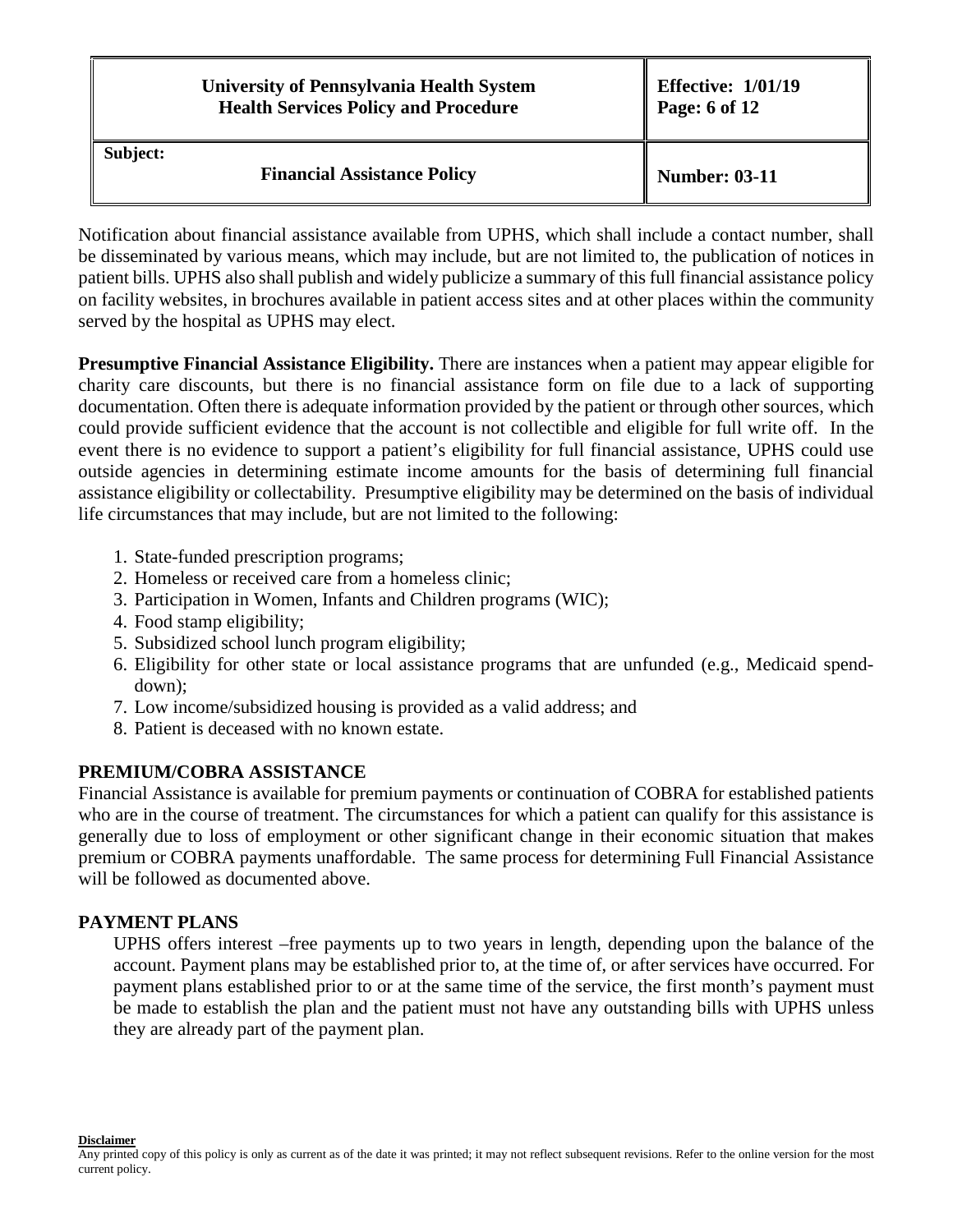|          | <b>University of Pennsylvania Health System</b><br><b>Health Services Policy and Procedure</b> | <b>Effective: 1/01/19</b><br>$\sqrt{2}$ Page: 7 of 12 |
|----------|------------------------------------------------------------------------------------------------|-------------------------------------------------------|
| Subject: | <b>Financial Assistance Policy</b>                                                             | <b>Number: 03-11</b>                                  |

## **Application Guidelines**

Penn Medicine offers financial assistance for its medical care to eligible individuals and families, it is not nor does it take the place of an insurance policy. Based on your financial need, either reduced payments or free care may be available. Individuals cannot be charged more than amounts generally billed for emergency or other medically necessary care. Penn Medicine is committed to caring for all patients equitably, with dignity, respect and compassion without regard to age, race, color, national origin, religious creed, sex, physical or mental disability, veteran status, marital status or sexual preference. Translation to Spanish Vietnamese and 5 other languages for this entire document is currently available online at [https://www.pennmedicine.org/for-patients-and-visitors/patient-information/insurance-and-billing/billing](https://www.pennmedicine.org/for-patients-and-visitors/patient-information/insurance-and-billing/billing-and-financial-assistance)[and-financial-assistance.](https://www.pennmedicine.org/for-patients-and-visitors/patient-information/insurance-and-billing/billing-and-financial-assistance) Any other translations can be made available upon request within 30 days.

### **You may be eligible for financial assistance if you**

- Have limited or no health insurance
- Are not eligible for government assistance (for example, Medicare or Medicaid)
- Can show you have financial need
- Are a resident of the primary service area of a Penn Medicine provider
- Provide Penn Medicine with necessary information about your household finances

## **About the Application Process**

The process for applying for Penn Medicine financial assistance includes these steps:

- Complete the Penn Medicine Financial Assistance Application form in this packet.
	- o Include the supporting documents listed in the checklist.
	- o Note that you must first explore whether you are eligible for some type of insurance benefits that would cover your care (for example, worker's compensation, automobile insurance, Medical Assistance). We can help direct you to the appropriate resources.

A review of your income and family size will be utilized to determine the level of assistance available to from Penn Medicine. We can help you arrange a payment plan for any remaining balances owed that are not covered by Penn Medicine financial assistance.

o A payment plan will consider your financial situations to set payments that you can manage. See Appendix A for our sliding scale discount table.

Applications are available at any UPHS location upon request. Please follow the link to find a location near you: [https://www.pennmedicine.org/for-patients-and-visitors/penn-medicine-locations.](https://www.pennmedicine.org/for-patients-and-visitors/penn-medicine-locations) Applications can also be found online using the following link: [https://www.pennmedicine.org/for-patients-and](https://www.pennmedicine.org/for-patients-and-visitors/patient-information/insurance-and-billing/billing-and-financial-assistance)[visitors/patient-information/insurance-and-billing/billing-and-financial-assistance.](https://www.pennmedicine.org/for-patients-and-visitors/patient-information/insurance-and-billing/billing-and-financial-assistance)

Please mail completed application form and copies of your proof of income materials to:

Penn Medicine Attn: Financial Assistance 1500 Market Street, UM600 Philadelphia, Pa 19102

#### **Disclaimer**

.

Any printed copy of this policy is only as current as of the date it was printed; it may not reflect subsequent revisions. Refer to the online version for the most current policy.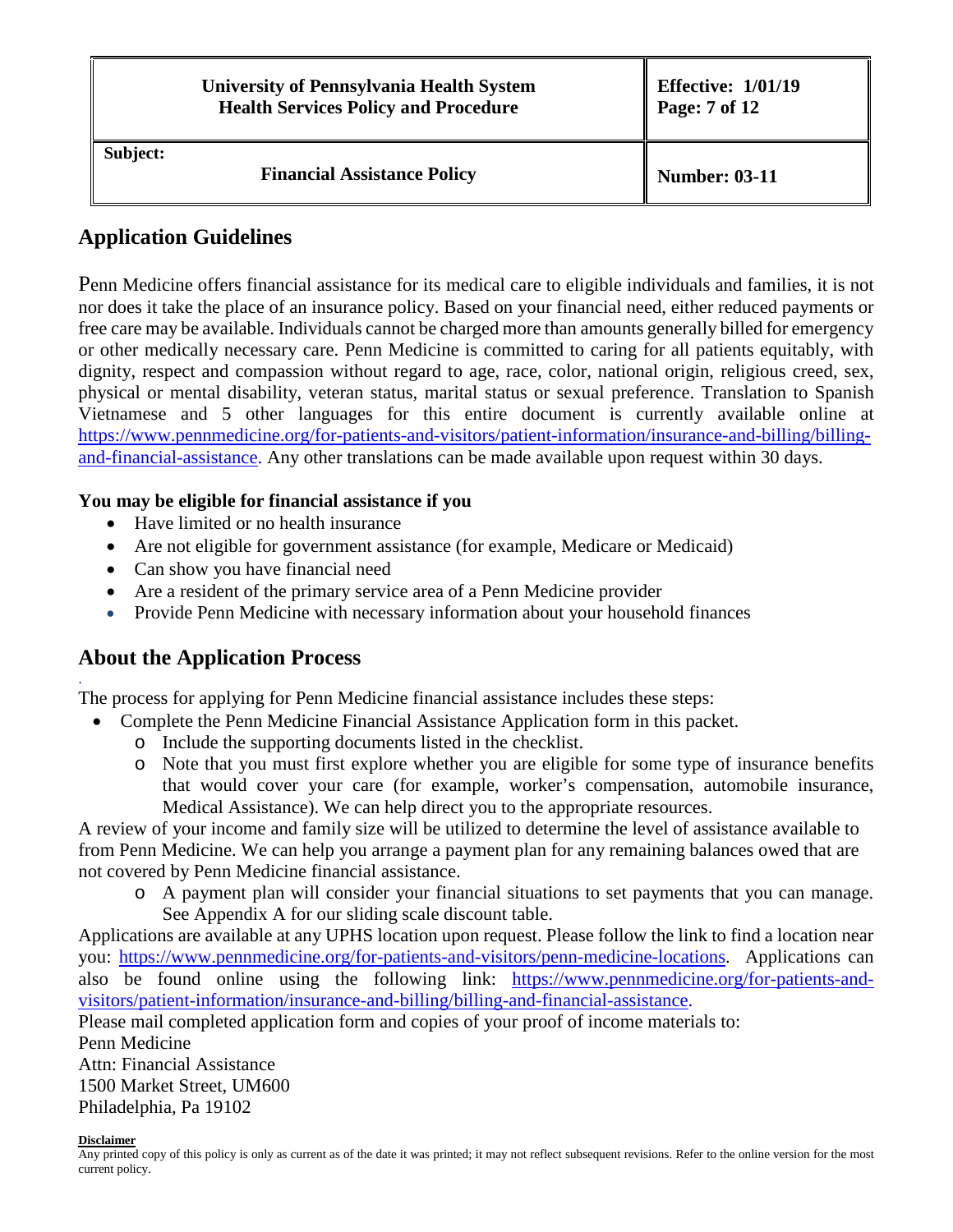| <b>University of Pennsylvania Health System</b> |
|-------------------------------------------------|
| <b>Health Services Policy and Procedure</b>     |

**Subject:** 

**Financial Assistance Policy**  $\parallel$  **Number:** 03-11

If you have any questions, assistance is available.

Please call toll-free. 1-800-406-1177 or go to [https://www.pennmedicine.org/for-patients-and](https://www.pennmedicine.org/for-patients-and-visitors/penn-medicine-locations)[visitors/penn-medicine-locations](https://www.pennmedicine.org/for-patients-and-visitors/penn-medicine-locations) to find a UPHS location that can assist you.

Additional information is also available on the web at:

[https://www.pennmedicine.org/for-patients-and-visitors/patient-information/insurance-and-billing/billing](https://www.pennmedicine.org/for-patients-and-visitors/patient-information/insurance-and-billing/billing-and-financial-assistance)[and-financial-assistance](https://www.pennmedicine.org/for-patients-and-visitors/patient-information/insurance-and-billing/billing-and-financial-assistance)

## **Documentation Checklist**

Your application must include copies of the following documents that apply to you. Please attach copies, not originals, as Penn Medicine cannot return any documents that are sent in with the application. If any of the documents are missing, it will delay processing of your application.

## **If you have income**

Attach additional proof of your household income, which may include some of the following:

- $\Box$  Pay stubs for previous 30 days
- $\Box$  If you are self-employed, you must include a copy of your Schedule C and/ or profit and loss statement.
- $\Box$  Social Security 1099 forms or award letters.
- **Pension or retirement income statements.**
- $\Box$  Dividends and interest income statements.
- $\Box$  Rent or royalty income statements.
- $\Box$  Unemployment or workers' compensation award letters.
- $\Box$  Proof of alimony and/or child support.
- □ Other income.

## **If You Have No Income**

 $\Box$  If you have no income, send us a letter of support. The person who provides your support must sign the letter.

## **Letter of Denial of Medical Assistance**

 You need to apply for Medical Assistance and send a copy of your Letter of Denial before we can approve your application

## **Your Completed and Signed Financial Assistance Application Form**

 $\Box$  Please complete all the parts of the form that apply to you. Note that a separate application must be completed for each individual patient who is requesting financial assistance.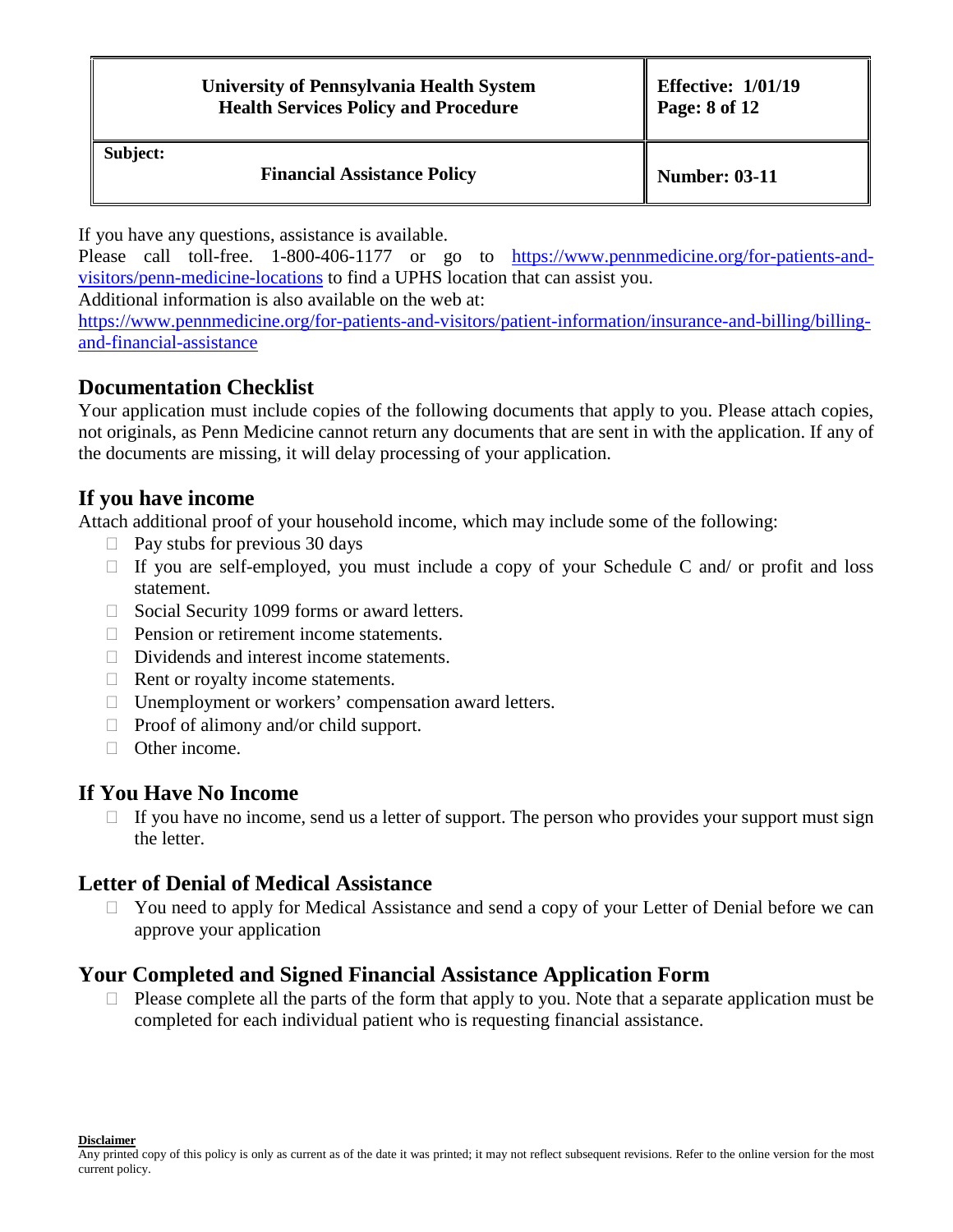|          | <b>University of Pennsylvania Health System</b><br><b>Health Services Policy and Procedure</b> | <b>Effective: 1/01/19</b><br>Page: 9 of 12 |
|----------|------------------------------------------------------------------------------------------------|--------------------------------------------|
| Subject: | <b>Financial Assistance Policy</b>                                                             | <b>Number: 03-11</b>                       |

### **APPLICATION FOR FINANCIAL ASSISTANCE:**

(This application applies to all Entities included in the FAP provider list)

| Number and Street                                                                                                                                           | City                                    | State                      | ZIP                              | Country |
|-------------------------------------------------------------------------------------------------------------------------------------------------------------|-----------------------------------------|----------------------------|----------------------------------|---------|
|                                                                                                                                                             |                                         |                            |                                  |         |
|                                                                                                                                                             |                                         |                            |                                  |         |
| <b>REQUESTED SERVICES:</b> Check the services for which you are requesting financial assistance.<br>These services were provided by (check all that apply): |                                         |                            |                                  |         |
| Penn Medicine Hospitals                                                                                                                                     | $\Box$ Penn Medicine Physician Services |                            | Penn Medicine Home Care Services |         |
| If you have already received a bill, please provide the following:                                                                                          |                                         |                            |                                  |         |
|                                                                                                                                                             |                                         |                            |                                  |         |
| <b>HOUSEHOLD INFORMATION:</b> List ALL members of your household who were claimed on your most recent IRS                                                   |                                         |                            |                                  |         |
| Form 1040 (additional names can be provided on a separate list if necessary)                                                                                |                                         |                            |                                  |         |
| <b>Names</b>                                                                                                                                                |                                         | <b>Relation to Patient</b> |                                  | Age     |
|                                                                                                                                                             |                                         |                            |                                  |         |
|                                                                                                                                                             |                                         |                            |                                  |         |
|                                                                                                                                                             |                                         |                            |                                  |         |
|                                                                                                                                                             |                                         |                            |                                  |         |
|                                                                                                                                                             |                                         |                            |                                  |         |
|                                                                                                                                                             |                                         |                            |                                  |         |

Total Number of Household Members (including the patient): \_\_\_\_\_\_\_\_\_\_\_\_\_\_\_\_\_\_\_\_\_\_\_\_\_\_\_\_\_\_\_\_\_\_\_\_\_\_\_\_\_\_\_\_\_\_\_\_\_\_\_\_\_\_\_\_\_

**Disclaimer**

Any printed copy of this policy is only as current as of the date it was printed; it may not reflect subsequent revisions. Refer to the online version for the most current policy.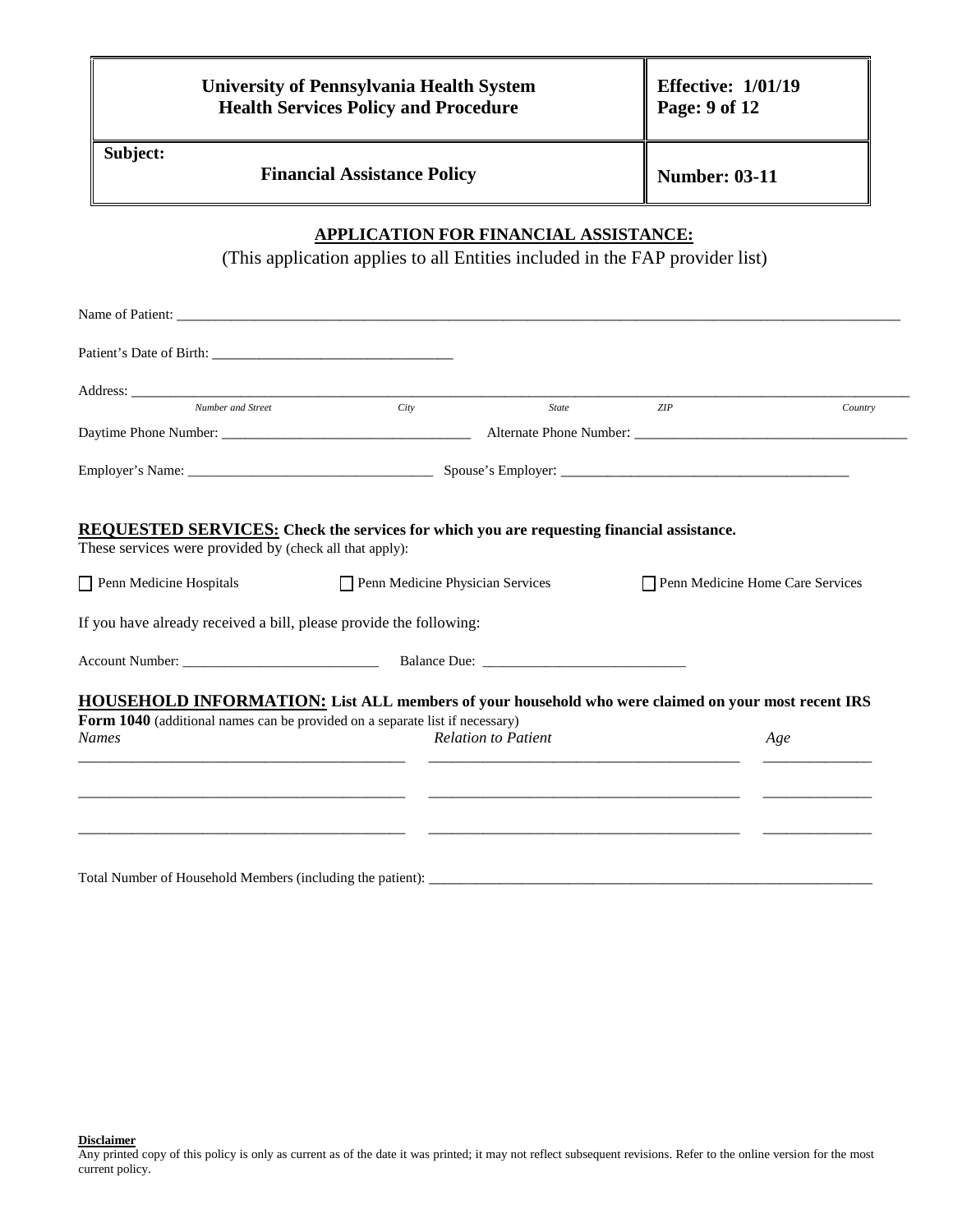|          | <b>University of Pennsylvania Health System</b><br><b>Health Services Policy and Procedure</b> | <b>Effective: 1/01/19</b><br>Page: 10 of 12 |
|----------|------------------------------------------------------------------------------------------------|---------------------------------------------|
| Subject: | <b>Financial Assistance Policy</b>                                                             | <b>Number: 03-11</b>                        |

#### **MONTHLY HOUSEHOLD INCOME: Give monthly income for yourself and other household members. Please attach a proof of income documents (see documentation checklist).**

| Wages/Self-employment              |                                                                                                                                                                                                                                                                                                                                                                                                         |  |
|------------------------------------|---------------------------------------------------------------------------------------------------------------------------------------------------------------------------------------------------------------------------------------------------------------------------------------------------------------------------------------------------------------------------------------------------------|--|
|                                    | $s$ $s$                                                                                                                                                                                                                                                                                                                                                                                                 |  |
| Social Security                    |                                                                                                                                                                                                                                                                                                                                                                                                         |  |
|                                    | $\frac{\text{S}}{\text{S}}$                                                                                                                                                                                                                                                                                                                                                                             |  |
| Pension or retirement income       |                                                                                                                                                                                                                                                                                                                                                                                                         |  |
|                                    | \$                                                                                                                                                                                                                                                                                                                                                                                                      |  |
| Dividends and interest             |                                                                                                                                                                                                                                                                                                                                                                                                         |  |
|                                    | $\frac{\frac{1}{2} + \frac{1}{2} + \frac{1}{2} + \frac{1}{2} + \frac{1}{2} + \frac{1}{2} + \frac{1}{2} + \frac{1}{2} + \frac{1}{2} + \frac{1}{2} + \frac{1}{2} + \frac{1}{2} + \frac{1}{2} + \frac{1}{2} + \frac{1}{2} + \frac{1}{2} + \frac{1}{2} + \frac{1}{2} + \frac{1}{2} + \frac{1}{2} + \frac{1}{2} + \frac{1}{2} + \frac{1}{2} + \frac{1}{2} + \frac{1}{2} + \frac{1}{2} + \frac{1}{2} + \frac$ |  |
| Rents and royalties                |                                                                                                                                                                                                                                                                                                                                                                                                         |  |
| $\frac{1}{2}$                      | $\frac{1}{2}$                                                                                                                                                                                                                                                                                                                                                                                           |  |
| Unemployment                       |                                                                                                                                                                                                                                                                                                                                                                                                         |  |
|                                    | $\frac{\text{S}}{\text{S}}$                                                                                                                                                                                                                                                                                                                                                                             |  |
| Workers' Compensation              |                                                                                                                                                                                                                                                                                                                                                                                                         |  |
|                                    |                                                                                                                                                                                                                                                                                                                                                                                                         |  |
| Alimony and Child Support          |                                                                                                                                                                                                                                                                                                                                                                                                         |  |
|                                    | $\frac{\text{S}}{\text{S}}$                                                                                                                                                                                                                                                                                                                                                                             |  |
| Other Income                       |                                                                                                                                                                                                                                                                                                                                                                                                         |  |
|                                    | $\frac{\text{S}}{\text{S}}$                                                                                                                                                                                                                                                                                                                                                                             |  |
| <b>Total Monthly Family Income</b> |                                                                                                                                                                                                                                                                                                                                                                                                         |  |
| $\frac{\text{S}}{\text{S}}$        |                                                                                                                                                                                                                                                                                                                                                                                                         |  |

**Disclaimer**

Any printed copy of this policy is only as current as of the date it was printed; it may not reflect subsequent revisions. Refer to the online version for the most current policy.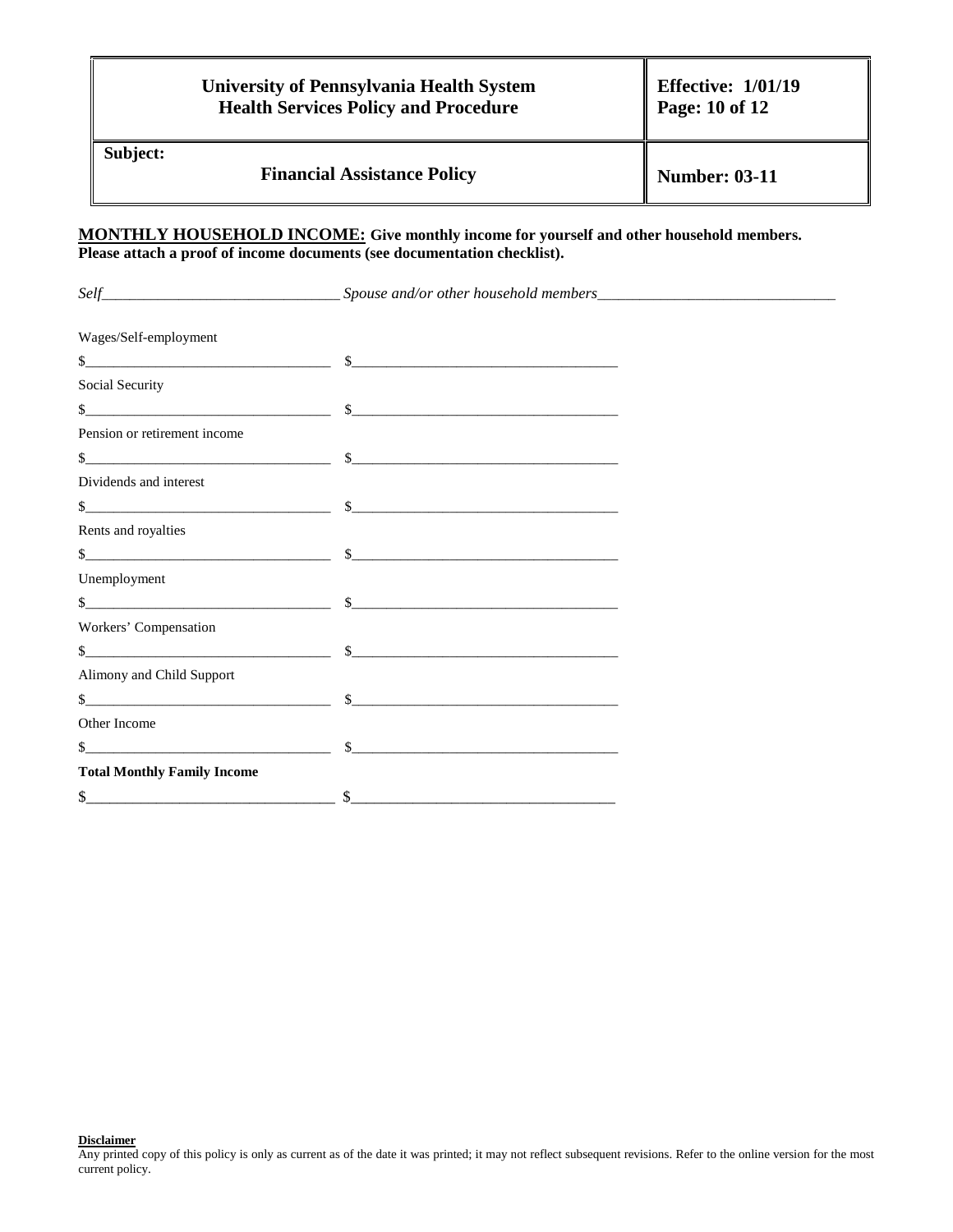|          | <b>University of Pennsylvania Health System</b><br><b>Health Services Policy and Procedure</b> | Effective: $1/01/19$<br>Page: 11 of 12 |
|----------|------------------------------------------------------------------------------------------------|----------------------------------------|
| Subject: | <b>Financial Assistance Policy</b>                                                             | <b>Number: 03-11</b>                   |

#### **MONTHLY HOUSEHOLD EXPENSES**: **Give information about the bills you pay every month.**

|                                                                                                                                                                                                                                                                                                                                                                                                                                                                                                                                                                                                                                      | Real Estate Tax: \$ |
|--------------------------------------------------------------------------------------------------------------------------------------------------------------------------------------------------------------------------------------------------------------------------------------------------------------------------------------------------------------------------------------------------------------------------------------------------------------------------------------------------------------------------------------------------------------------------------------------------------------------------------------|---------------------|
| $\text{Food: } $ \underline{\hspace{2cm}} \underline{\hspace{2cm}} \underline{\hspace{2cm}} \underline{\hspace{2cm}} \underline{\hspace{2cm}} \underline{\hspace{2cm}} \underline{\hspace{2cm}} \underline{\hspace{2cm}} \underline{\hspace{2cm}} \underline{\hspace{2cm}} \underline{\hspace{2cm}} \underline{\hspace{2cm}} \underline{\hspace{2cm}} \underline{\hspace{2cm}} \underline{\hspace{2cm}} \underline{\hspace{2cm}} \underline{\hspace{2cm}} \underline{\hspace{2cm}} \underline{\hspace{2cm}} \underline{\hspace{2cm}} \underline{\hspace{2cm}} \underline{\hspace{2cm}} \underline{\hspace{2cm}} \underline{\hspace{$ |                     |
| <b>Additional Comments:</b>                                                                                                                                                                                                                                                                                                                                                                                                                                                                                                                                                                                                          |                     |
|                                                                                                                                                                                                                                                                                                                                                                                                                                                                                                                                                                                                                                      |                     |
|                                                                                                                                                                                                                                                                                                                                                                                                                                                                                                                                                                                                                                      |                     |
|                                                                                                                                                                                                                                                                                                                                                                                                                                                                                                                                                                                                                                      |                     |

**Disclaimer**: I understand that the information I provide will be used only to determine financial responsibility for my charges at Penn Medicine (hospital, physician or home care) and will be kept confidential. I understand that the materials I send to prove my income and assets will not be returned. I further understand that the information which I submit concerning my annual family income and family size is subject to verification by Penn Medicine. I understand that if any information I have given is determined to be false, it may result in reversing the financial assistance approval and I will be liable for the full amount of all my charges.

My signature authorizes Penn Medicine to verify all information provided on this form. I certify that the above information is true and accurate to the best of my knowledge.

Signature:

Relationship to Patient: \_\_\_\_\_\_\_\_\_\_\_\_\_\_\_\_\_\_\_\_\_\_\_\_\_\_\_\_\_\_\_\_\_\_\_\_\_\_\_\_\_\_\_\_\_\_\_\_\_\_\_\_\_\_\_\_\_\_\_\_\_\_\_\_

Date: \_\_\_\_\_\_\_\_\_\_\_\_\_\_\_\_\_\_\_\_\_